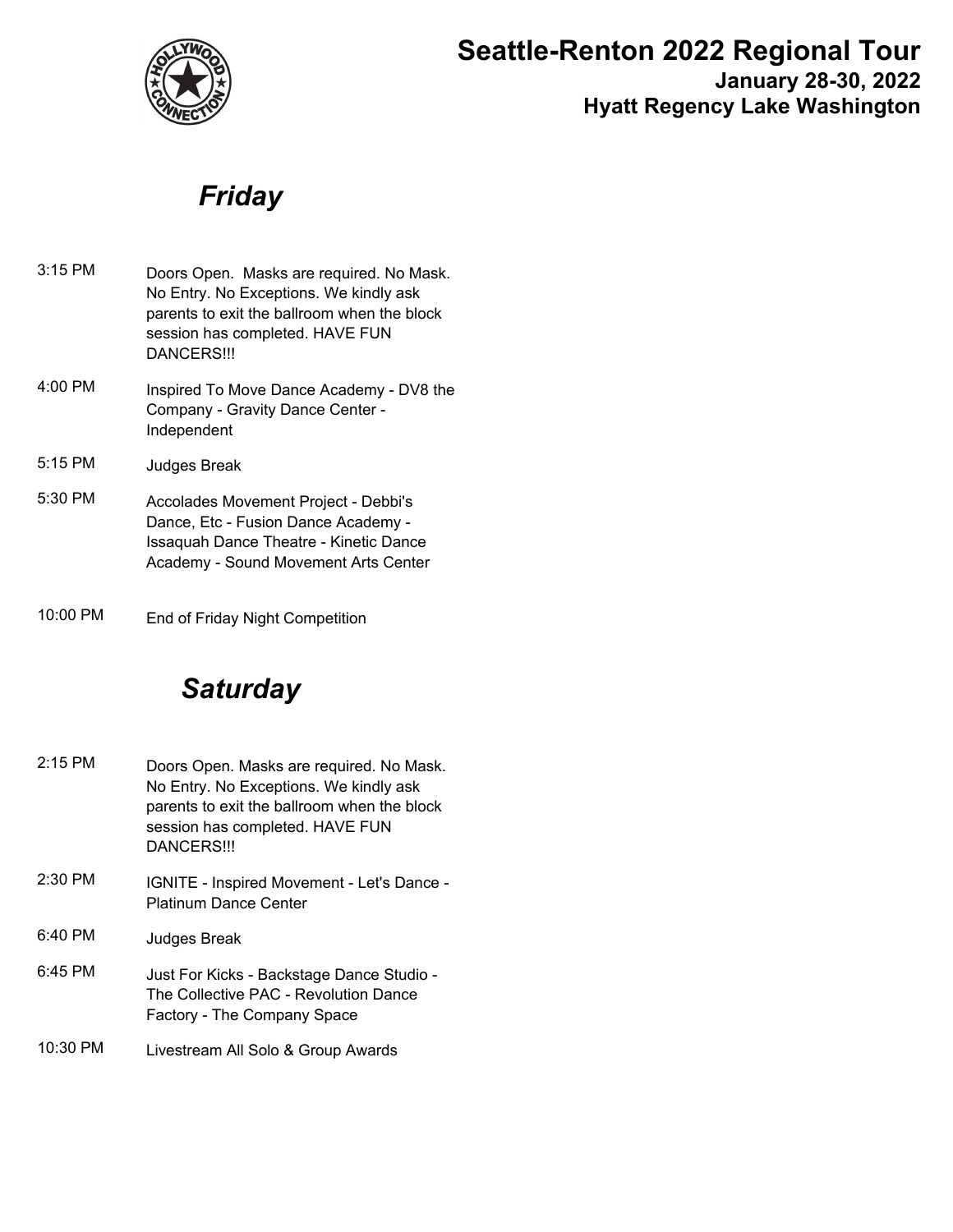

| #  | Code | Age                | <b>Division</b> | Category               | <b>Routine</b>                | <b>Studio</b>                     | Ppl            | <b>Time</b>               |
|----|------|--------------------|-----------------|------------------------|-------------------------------|-----------------------------------|----------------|---------------------------|
|    |      |                    |                 |                        |                               |                                   |                | <b>Friday, January 28</b> |
| 1  | Е    | Producers          | Small Group     | Lyrical                | The Chain                     | Inspired to Move<br>Dance Academy | 7              | 4:00                      |
| 2  | Е    | Co-Stars           | Duo/Trio        | Jazz                   | Rock Star                     | Inspired to Move<br>Dance Academy | $\overline{2}$ | 4:03                      |
| 3  | Е    | Co-Stars           | Solo            | Contemporary           | Don't Speak                   | Inspired to Move<br>Dance Academy | 1              | 4:06                      |
| 4  | Е    | Producers          | Solo            | Contemporary           | Second                        | Inspired to Move<br>Dance Academy | 1              | 4:09                      |
| 5  | Е    | Producers          | Small Group     | Contemporary           | <b>Fireflies</b>              | Inspired to Move<br>Dance Academy | 4              | 4:12                      |
| 6  | Е    | <b>Guest Stars</b> | Solo            | Lyrical                | Arcade                        | Inspired to Move<br>Dance Academy | 1              | 4:15                      |
| 7  | Е    | Co-Stars           | Solo            | Jazz                   | Car Wash                      | Inspired to Move<br>Dance Academy | 1              | 4:18                      |
| 8  | Е    | Co-Stars           | Solo            | Hip-Hop                | Grinding On My Life           | Inspired to Move<br>Dance Academy | 1              | 4:21                      |
| 9  | Е    | Producers          | Duo/Trio        | <b>Musical Theater</b> | Something Better Than<br>This | Inspired to Move<br>Dance Academy | 3              | 4:24                      |
| 10 | Е    | <b>Guest Stars</b> | Duo/Trio        | Jazz                   | Self Love                     | Inspired to Move<br>Dance Academy | $\overline{2}$ | 4:27                      |
| 11 | Е    | Co-Stars           | Solo            | Lyrical                | Love Like This                | Inspired to Move<br>Dance Academy | 1              | 4:30                      |
| 12 | Е    | <b>Guest Stars</b> | Solo            | Contemporary           | Home                          | Inspired to Move<br>Dance Academy | $\mathbf{1}$   | 4:33                      |
| 13 | Е    | Producers          | Solo            | Jazz                   | End of the Road               | Inspired to Move<br>Dance Academy | 1              | 4:36                      |
| 14 | Е    | Producers          | Solo            | Lyrical                | End of Love                   | Inspired to Move<br>Dance Academy | 1              | 4:39                      |
| 15 | Е    | Producers          | Solo            | <b>Musical Theater</b> | Liza with a Z                 | Inspired to Move<br>Dance Academy | 1              | 4:42                      |
| 16 | Е    | Producers          | Solo            | Lyrical                | Angels                        | Inspired to Move<br>Dance Academy | 1              | 4:45                      |
| 17 | Е    | Superstars         | Solo            | Lyrical                | <b>Tiny Voice</b>             | Inspired to Move<br>Dance Academy | $\mathbf{1}$   | 4:48                      |
| 18 | H    | Co-Stars           | Solo            | Lyrical                | Half the World Away           | Independent                       | 1              | 4:51                      |
| 19 | Е    | Producers          | Solo            | Tap                    | Mambo Italiano                | Inspired to Move<br>Dance Academy | 1              | 4:54                      |
| 20 | Е    | Producers          | Duo/Trio        | <b>Musical Theater</b> | Secondary Character           | Inspired to Move<br>Dance Academy | $\overline{2}$ | 4:57                      |
| 21 | Е    | Producers          | Duo/Trio        | Lyrical                | <b>Breathe Me</b>             | Inspired to Move<br>Dance Academy | $\overline{2}$ | 5:00                      |
| 22 | N    | <b>Guest Stars</b> | Solo            | Contemporary           | Where Do I Fit In             | DV8 the Company                   | $\mathbf{1}$   | 5:03                      |
| 23 | A    | <b>Guest Stars</b> | Solo            | Open                   | Put It On Me                  | <b>Gravity Dance</b><br>Center    | 1              | 5:06                      |
| 24 | A    | Co-Stars           | Solo            | Jazz                   | Lets Work                     | <b>Gravity Dance</b><br>Center    | 1              | 5:09                      |
| 25 | Е    | Producers          | Solo            | Lyrical                | A While                       | Inspired to Move<br>Dance Academy | $\mathbf{1}$   | 5:12                      |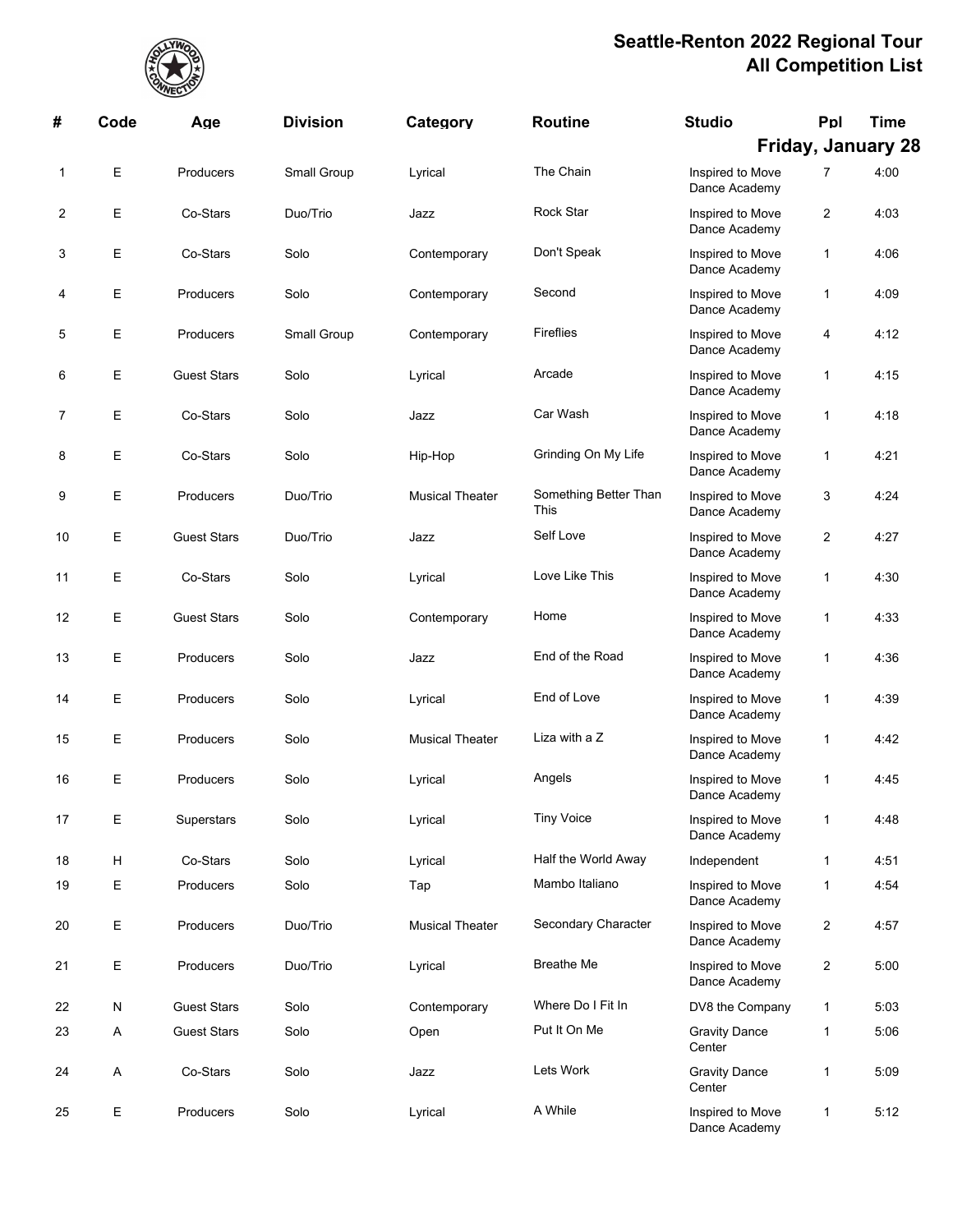

| #<br>26 | Code<br>Е | Age<br>Producers   | <b>Division</b><br>Duo/Trio | Category<br>Tap        | <b>Routine</b><br>Supermassive Black<br>Hole | <b>Studio</b><br>Inspired to Move<br>Dance Academy | Ppl<br>3       | <b>Time</b><br>5:15       |
|---------|-----------|--------------------|-----------------------------|------------------------|----------------------------------------------|----------------------------------------------------|----------------|---------------------------|
|         |           |                    |                             |                        |                                              |                                                    |                | <b>Friday, January 28</b> |
| 27      | D         | Producers          | Solo                        | Contemporary           | Trauma is a stalker                          | Accolades<br><b>Movement Project</b>               | 1              | 5:18                      |
| 28      | D         | Producers          | Solo                        | Lyrical                | Missed                                       | Accolades<br>Movement Project                      | 1              | 5:21                      |
| 29      | F         | Superstars         | Duo/Trio                    | Open                   | Good Luck Charm                              | Sound Movement<br><b>Arts Center</b>               | 3              | 5:24                      |
| 30      | J         | Co-Stars           | Duo/Trio                    | Jazz                   | Lovely Day                                   | <b>Fusion Dance</b><br>Academy                     | $\overline{c}$ | 5:27                      |
| 31      | D         | Co-Stars           | Solo                        | Lyrical                | Up Up and Away                               | Accolades<br>Movement Project                      | 1              | 5:30                      |
| 32      | R         | Co-Stars           | Duo/Trio                    | Contemporary           | Rise Up                                      | <b>Issagauh Dance</b><br>Theatre                   | 2              | 5:33                      |
| 33      | F         | Co-Stars           | Large Group                 | <b>Ballet</b>          | Four Leaf Clover                             | Sound Movement<br>Arts Center                      | 11             | 5:36                      |
| 34      | D         | Superstars         | Solo                        | Jazz                   | Dance Like Yo Daddy                          | Accolades<br><b>Movement Project</b>               | 1              | 5:40                      |
| 35      | D         | Producers          | Solo                        | Contemporary           | They Were Wrong                              | Accolades<br>Movement Project                      | 1              | 5:43                      |
| 36      | J         | Producers          | Solo                        | Jazz                   | Elephant                                     | <b>Fusion Dance</b><br>Academy                     | 1              | 5:46                      |
| 37      | D         | Producers          | Duo/Trio                    | Lyrical                | She Used to be Mine                          | Accolades<br>Movement Project                      | 2              | 5:49                      |
| 38      | D         | Co-Stars           | Duo/Trio                    | Hip-Hop                | Motion                                       | Accolades<br>Movement Project                      | 3              | 5:52                      |
| 39      | J         | Co-Stars           | Duo/Trio                    | Jazz                   | Oblivion                                     | <b>Fusion Dance</b><br>Academy                     | 3              | 5:55                      |
| 40      | F         | Co-Stars           | Large Group                 | <b>Musical Theater</b> | Magic To Do                                  | Sound Movement<br><b>Arts Center</b>               | 11             | 5:58                      |
| 41      | т         | Producers          | Duo/Trio                    | <b>Musical Theater</b> | Three Bedroom House                          | Debbi's Dance,<br>Etc.                             | 2              | 6:02                      |
| 42      | W         | Producers          | Solo                        | Lyrical                | Time                                         | <b>Issaquah Dance</b><br>Theatre                   | 1              | 6:05                      |
| 43      | J         | <b>Guest Stars</b> | Solo                        | Tap                    | Your Mama Don't Dance                        | <b>Fusion Dance</b><br>Academy                     | 1              | 6:08                      |
| 44      | F         | Co-Stars           | Large Group                 | Hip-Hop                | Diamonds                                     | Sound Movement<br><b>Arts Center</b>               | 11             | 6:11                      |
| 45      | J         | <b>Guest Stars</b> | Solo                        | Lyrical                | <b>Shallows</b>                              | <b>Fusion Dance</b><br>Academy                     | 1              | 6:15                      |
| 46      | D         | <b>Guest Stars</b> | Small Group                 | Lyrical                | Footprints                                   | Accolades<br><b>Movement Project</b>               | 5              | 6:18                      |
| 47      | D         | <b>Guest Stars</b> | Solo                        | Lyrical                | Another in the fire                          | Accolades<br>Movement Project                      | 1              | 6:21                      |
| 48      | F         | Producers          | Solo                        | Jazz                   | Dangerous                                    | Sound Movement<br>Arts Center                      | 1              | 6:24                      |
| 49      | F         | Co-Stars           | Duo/Trio                    | Open                   | The Heist                                    | Sound Movement<br>Arts Center                      | 3              | 6:27                      |
| 50      | J         | Co-Stars           | Solo                        | Jazz                   | See Ya Later Alligator                       | <b>Fusion Dance</b><br>Academy                     | 1              | 6:30                      |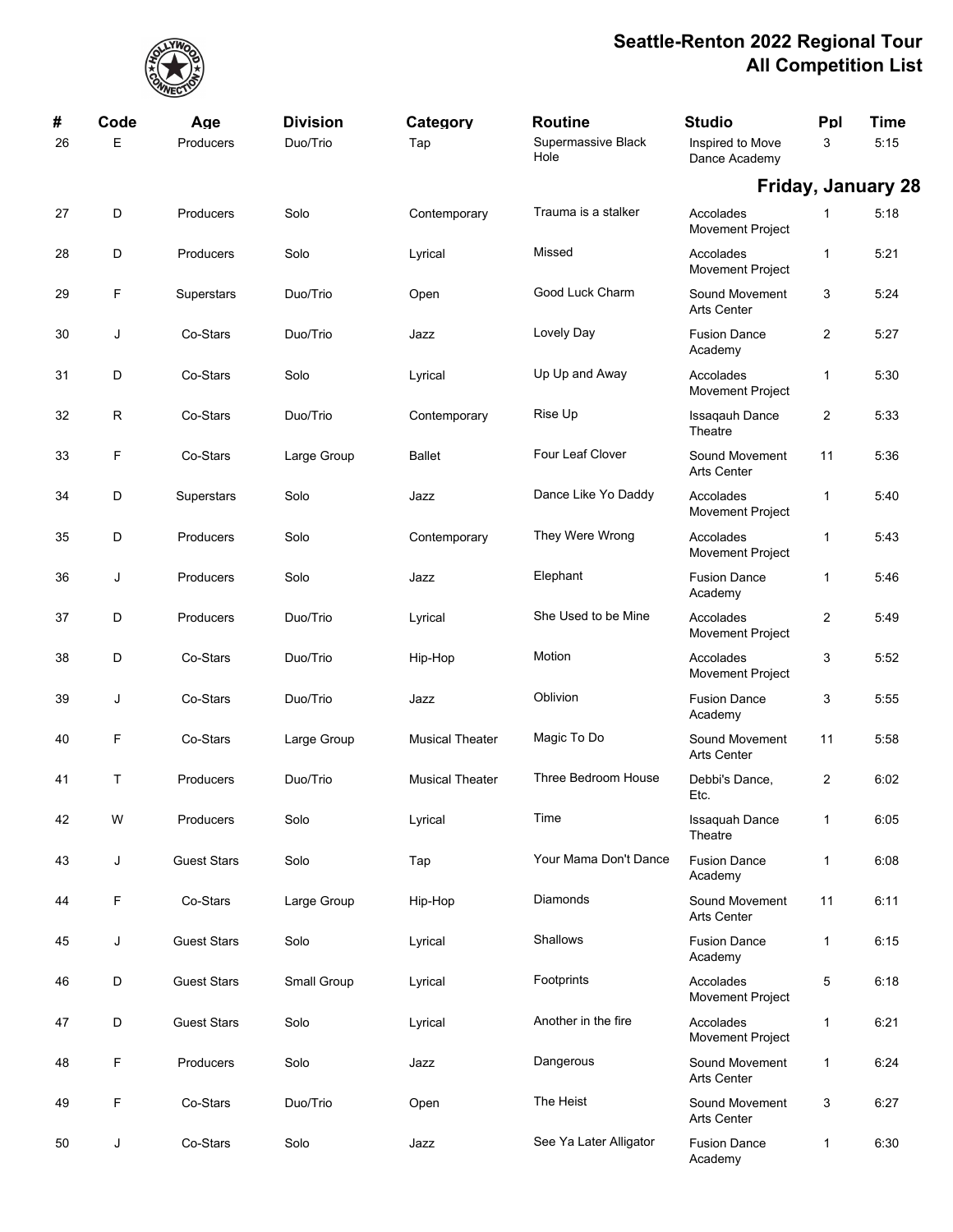

| #  | Code | Age                | <b>Division</b> | Category               | <b>Routine</b>                | <b>Studio</b>                        | Ppl                     | <b>Time</b> |
|----|------|--------------------|-----------------|------------------------|-------------------------------|--------------------------------------|-------------------------|-------------|
| 51 | D    | Producers          | Large Group     | Jazz                   | Disco Pop                     | Accolades<br><b>Movement Project</b> | 11                      | 6:33        |
| 52 | F    | <b>Guest Stars</b> | Small Group     | <b>Ballet</b>          | Lucky                         | Sound Movement<br><b>Arts Center</b> | 6                       | 6:37        |
| 53 | D    | <b>Guest Stars</b> | Small Group     | Jazz                   | Lucky                         | Accolades<br>Movement Project        | 8                       | 6:40        |
| 54 | J    | <b>Guest Stars</b> | Duo/Trio        | Lyrical                | Dancing With Your<br>Ghost    | <b>Fusion Dance</b><br>Academy       | $\overline{\mathbf{c}}$ | 6:43        |
| 55 | D    | <b>Guest Stars</b> | Solo            | Contemporary           | How Dare you                  | Accolades<br>Movement Project        | $\mathbf{1}$            | 6:46        |
| 56 | D    | <b>Guest Stars</b> | Solo            | Contemporary           | Nothing to Save               | Accolades<br>Movement Project        | 1                       | 6:49        |
| 57 | D    | Producers          | Solo            | Contemporary           | Long long way                 | Accolades<br>Movement Project        | $\mathbf{1}$            | 6:52        |
| 58 | D    | <b>Guest Stars</b> | Large Group     | Jazz                   | Love is Alive                 | Accolades<br>Movement Project        | 10                      | 6:55        |
| 59 | D    | Producers          | Solo            | Contemporary           | Serenade                      | Accolades<br>Movement Project        | $\mathbf{1}$            | 6:59        |
| 60 | F    | <b>Guest Stars</b> | Small Group     | <b>Musical Theater</b> | Luck Be A Lady                | Sound Movement<br><b>Arts Center</b> | 6                       | 7:02        |
| 61 | J    | <b>Guest Stars</b> | Small Group     | Lyrical                | Half Light                    | <b>Fusion Dance</b><br>Academy       | 5                       | 7:05        |
| 62 | D    | <b>Guest Stars</b> | Duo/Trio        | Lyrical                | You'll be ok                  | Accolades<br>Movement Project        | $\overline{c}$          | 7:08        |
| 63 | D    | Producers          | Solo            | Lyrical                | Love in the dark              | Accolades<br>Movement Project        | $\mathbf{1}$            | 7:11        |
| 64 | F    | <b>Guest Stars</b> | Duo/Trio        | <b>Ballet</b>          | Chopin's Adagio               | Sound Movement<br><b>Arts Center</b> | $\overline{c}$          | 7:14        |
| 65 | F    | <b>Guest Stars</b> | Duo/Trio        | Open                   | City Lights                   | Sound Movement<br><b>Arts Center</b> | $\overline{c}$          | 7:17        |
| 66 | D    | <b>Guest Stars</b> | Small Group     | Contemporary           | The Learning Song             | Accolades<br>Movement Project        | 5                       | 7:20        |
| 67 | J    | <b>Guest Stars</b> | Small Group     | Jazz                   | Amour Plastique               | <b>Fusion Dance</b><br>Academy       | 7                       | 7:23        |
| 68 | D    | <b>Guest Stars</b> | Duo/Trio        | Contemporary           | Castle                        | Accolades<br>Movement Project        | $\overline{c}$          | 7:26        |
| 69 | D    | <b>Guest Stars</b> | Solo            | Open                   | <b>Broke</b>                  | Accolades<br>Movement Project        | $\mathbf{1}$            | 7:29        |
| 70 | F    | <b>Guest Stars</b> | Small Group     | Lyrical                | Lucky In Love                 | Sound Movement<br><b>Arts Center</b> | 4                       | 7:32        |
| 71 | F    | <b>Guest Stars</b> | Small Group     | Hip-Hop                | Smooth Like Butter            | Sound Movement<br>Arts Center        | 6                       | 7:35        |
| 72 | D    | Producers          | Solo            | Contemporary           | Power                         | Accolades<br>Movement Project        | 1                       | 7:38        |
| 73 | D    | <b>Guest Stars</b> | Small Group     | Jazz                   | Save the Last dance for<br>me | Accolades<br>Movement Project        | 5                       | 7:41        |
| 74 | F    | <b>Guest Stars</b> | Small Group     | Hip-Hop                | <b>Bank Roll</b>              | Sound Movement<br><b>Arts Center</b> | 4                       | 7:44        |
| 75 | D    | <b>Guest Stars</b> | Solo            | Contemporary           | Saturn                        | Accolades<br>Movement Project        | $\mathbf{1}$            | 7:47        |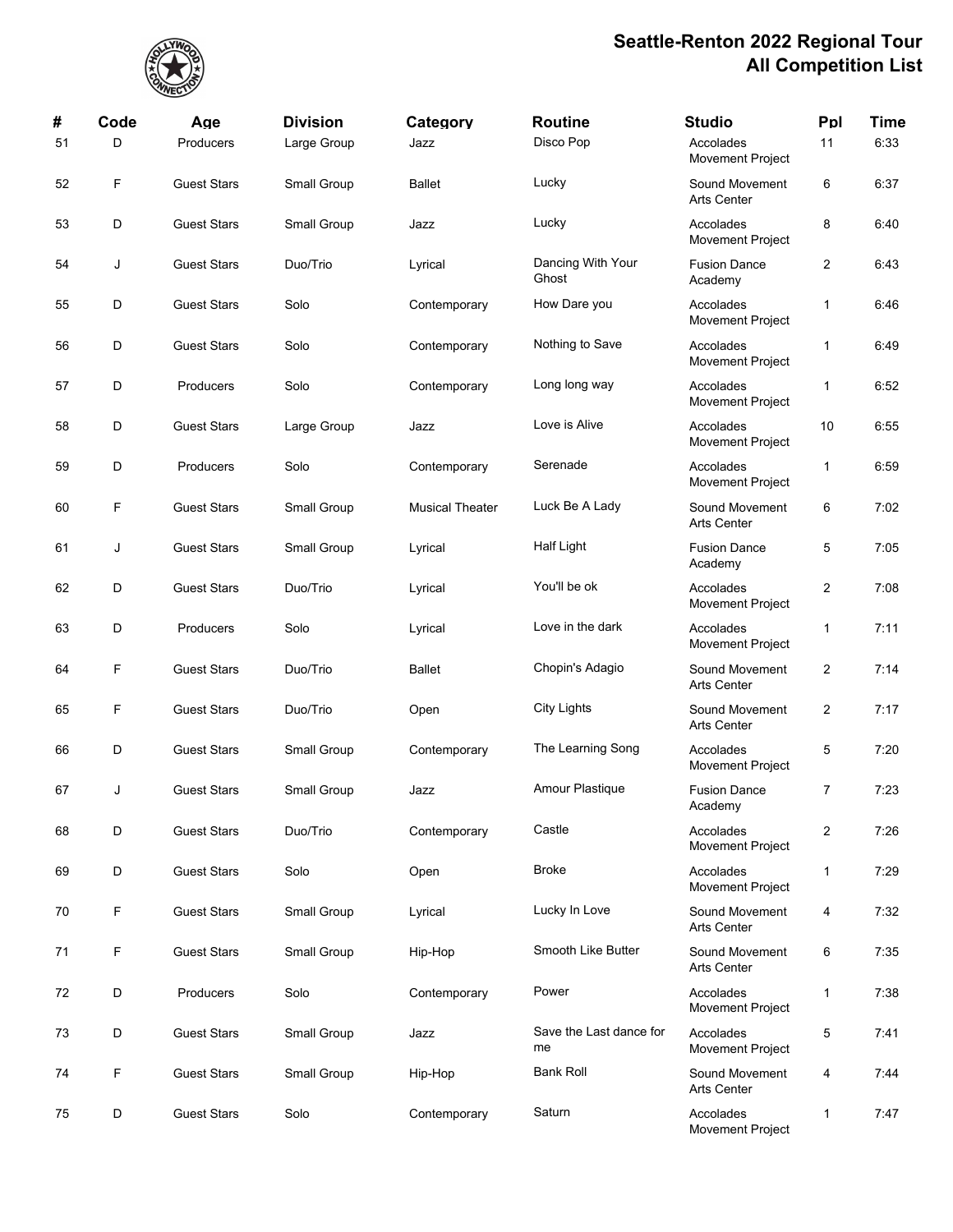

| #   | Code | Age                | <b>Division</b> | Category      | <b>Routine</b>        | <b>Studio</b>                        | Ppl            | <b>Time</b> |
|-----|------|--------------------|-----------------|---------------|-----------------------|--------------------------------------|----------------|-------------|
| 76  | D    | <b>Guest Stars</b> | Solo            | Jazz          | Kill my heart         | Accolades<br>Movement Project        | $\mathbf{1}$   | 7:50        |
| 77  | D    | <b>Guest Stars</b> | Solo            | Contemporary  | Drop Dead             | Accolades<br><b>Movement Project</b> | $\mathbf{1}$   | 7:53        |
| 78  | D    | <b>Guest Stars</b> | Solo            | Contemporary  | Wanderlust            | Accolades<br>Movement Project        | $\mathbf{1}$   | 7:56        |
| 79  | D    | <b>Guest Stars</b> | Solo            | Contemporary  | Paint It Black        | Accolades<br>Movement Project        | $\mathbf{1}$   | 7:59        |
| 80  | D    | Producers          | Large Group     | Contemporary  | Nobody                | Accolades<br>Movement Project        | 11             | 8:02        |
| 81  | F    | <b>Guest Stars</b> | Small Group     | <b>Ballet</b> | Over The Rainbow      | Sound Movement<br>Arts Center        | 4              | 8:06        |
| 82  | J    | <b>Guest Stars</b> | Solo            | Contemporary  | Marionette            | <b>Fusion Dance</b><br>Academy       | 1              | 8:09        |
| 83  | J    | Producers          | Solo            | Jazz          | Vidlik                | <b>Fusion Dance</b><br>Academy       | $\mathbf{1}$   | 8:12        |
| 84  | D    | Producers          | Solo            | Open          | One Night             | Accolades<br>Movement Project        | $\mathbf{1}$   | 8:15        |
| 85  | D    | Producers          | Solo            | Contemporary  | Take me to church     | Accolades<br>Movement Project        | $\mathbf{1}$   | 8:18        |
| 86  | D    | <b>Guest Stars</b> | Large Group     | Lyrical       | What about us         | Accolades<br>Movement Project        | 12             | 8:21        |
| 87  | J    | Producers          | Small Group     | Tap           | Lucky                 | <b>Fusion Dance</b><br>Academy       | 9              | 8:25        |
| 88  | U    | Producers          | Solo            | Open          | The Way               | Kinetic Dance<br>Academy             | 1              | 8:28        |
| 89  | U    | Producers          | Solo            | Lyrical       | <b>Favorite Crime</b> | Kinetic Dance<br>Academy             | $\mathbf{1}$   | 8:31        |
| 90  | D    | Producers          | Solo            | Open          | The World We Made     | Accolades<br><b>Movement Project</b> | $\mathbf{1}$   | 8:34        |
| 91  | J    | Producers          | Small Group     | Jazz          | Headbanger            | <b>Fusion Dance</b><br>Academy       | 5              | 8:37        |
| 92  | D    | Producers          | Solo            | Contemporary  | Because of You        | Accolades<br>Movement Project        | 1              | 8:40        |
| 93  | Τ    | Producers          | Solo            | Jazz          | War Face              | Debbi's Dance,<br>Etc.               | $\mathbf{1}$   | 8:43        |
| 94  | D    | Producers          | Solo            | Tap           | Vienna                | Accolades<br>Movement Project        | $\mathbf{1}$   | 8:46        |
| 95  | D    | Producers          | Solo            | Contemporary  | Silhouette            | Accolades<br><b>Movement Project</b> | $\mathbf{1}$   | 8:49        |
| 96  | J    | Producers          | Large Group     | Open          | <b>Buddy Holly</b>    | <b>Fusion Dance</b><br>Academy       | 11             | 8:52        |
| 97  | D    | Producers          | Solo            | Contemporary  | Movement              | Accolades<br>Movement Project        | $\mathbf{1}$   | 8:56        |
| 98  | D    | Producers          | Solo            | Hip-Hop       | Come Thru             | Accolades<br>Movement Project        | $\mathbf{1}$   | 8:59        |
| 99  | D    | Producers          | Small Group     | Jazz          | It gets better        | Accolades<br>Movement Project        | $\overline{7}$ | 9:02        |
| 100 | J    | Producers          | Duo/Trio        | Jazz          | Derniere Danse        | <b>Fusion Dance</b><br>Academy       | 3              | 9:05        |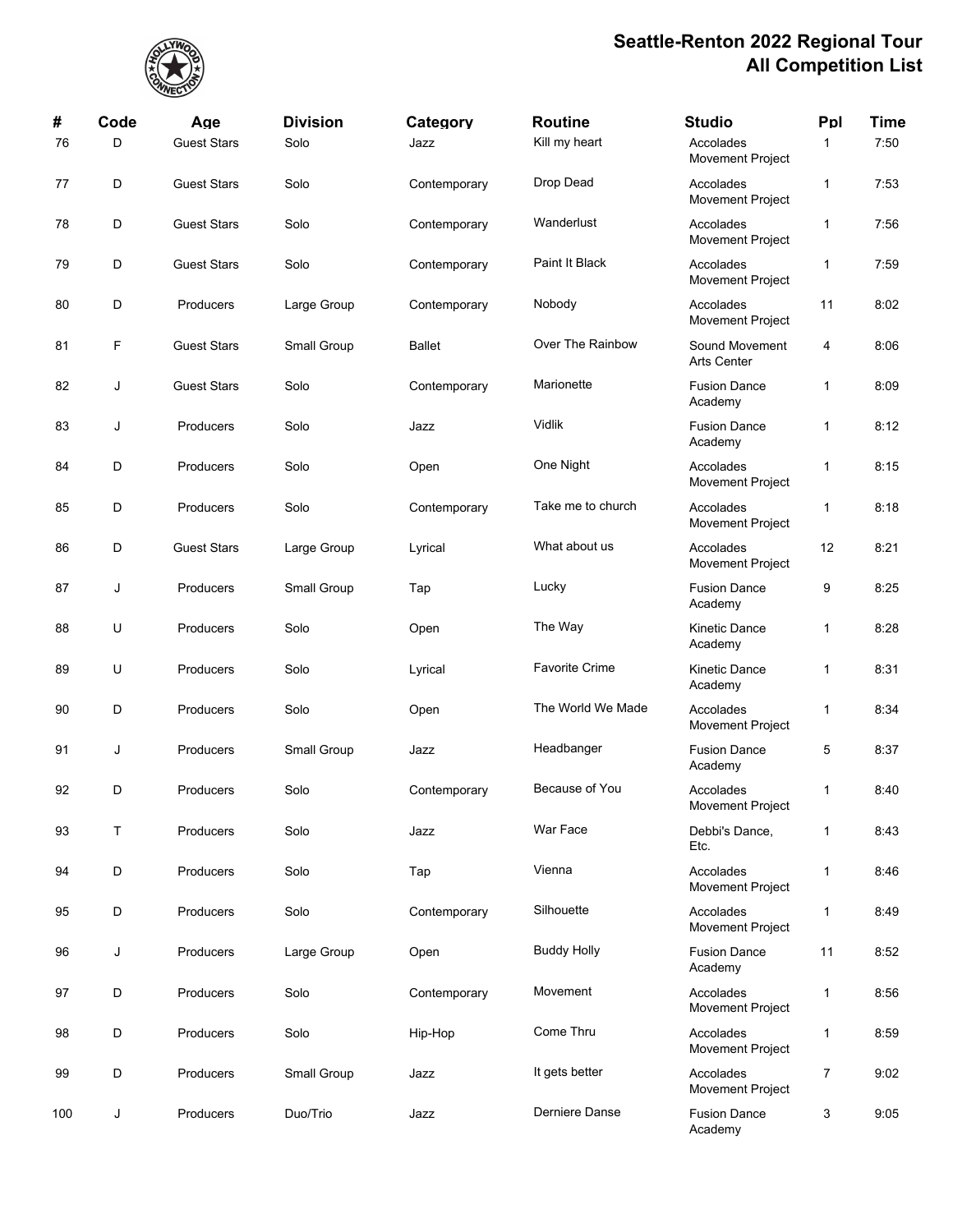

| #   | Code         | Age                | <b>Division</b>         | Category     | <b>Routine</b>                     | <b>Studio</b>                        | Ppl            | <b>Time</b> |
|-----|--------------|--------------------|-------------------------|--------------|------------------------------------|--------------------------------------|----------------|-------------|
| 101 | J            | Producers          | Solo                    | Contemporary | <b>Bad Blood</b>                   | <b>Fusion Dance</b><br>Academy       | 1              | 9:08        |
| 102 | J            | Producers          | Solo                    | Contemporary | Dream State                        | <b>Fusion Dance</b><br>Academy       | 1              | 9:11        |
| 103 | D            | Producers          | Solo                    | Lyrical      | Lay me down                        | Accolades<br>Movement Project        | 1              | 9:14        |
| 104 | J            | Producers          | Duo/Trio                | Jazz         | Fame                               | <b>Fusion Dance</b><br>Academy       | $\overline{2}$ | 9:17        |
| 105 | J            | Producers          | Duo/Trio                | Hip-Hop      | <b>Without You</b>                 | <b>Fusion Dance</b><br>Academy       | 2              | 9:20        |
| 106 | D            | Producers          | Small Group             | Lyrical      | Falling Up                         | Accolades<br>Movement Project        | 8              | 9:23        |
| 107 | D            | Producers          | Solo                    | Contemporary | Found Love                         | Accolades<br>Movement Project        | 1              | 9:26        |
| 108 | D            | Producers          | Solo                    | Contemporary | Carry Me                           | Accolades<br><b>Movement Project</b> | 1              | 9:29        |
| 109 | J            | Producers          | Small Group             | Contemporary | Reverie                            | <b>Fusion Dance</b><br>Academy       | 5              | 9:32        |
| 110 | D            | Producers          | Large Group             | Hip-Hop      | Walk It Out                        | Accolades<br><b>Movement Project</b> | 15             | 9:35        |
| 111 | J            | Producers          | Solo                    | Jazz         | I Need To Know                     | <b>Fusion Dance</b><br>Academy       | 1              | 9:39        |
|     |              |                    |                         |              |                                    | <b>Saturday, January 29</b>          |                |             |
| 112 | С            | Producers          | <b>Small Production</b> | Open         | Dream Sweet in Sea<br>Major        | <b>IGNITE</b>                        | 24             | 2:30        |
| 113 | T            | Producers          | Small Group             | Contemporary | You Lied to Me                     | <b>Platinum Dance</b><br>Center      | 8              | 2:35        |
| 114 | C            | <b>Guest Stars</b> | Duo/Trio                | Tap          | Mash Up                            | <b>IGNITE</b>                        | 3              | 2:38        |
| 115 |              | Producers          | Solo                    | Jazz         | <b>Feeling Good</b>                | Danceology -<br>Renee Testa          | 1              | 2:41        |
| 116 | С            | Producers          | <b>Small Production</b> | Jazz         | <b>Stayin Alive</b>                | <b>IGNITE</b>                        | 16             | 2:44        |
| 117 | С            | Producers          | Large Group             | Lyrical      | The Ballad of Love and<br>Hate     | <b>IGNITE</b>                        | 14             | 2:49        |
| 118 | С            | <b>Superstars</b>  | Small Group             | Tap          | Sunshine Lollipops and<br>Rainbows | <b>IGNITE</b>                        | 8              | 2:53        |
| 119 | С            | Co-Stars           | Large Group             | Hip-Hop      | Lemonade Stand                     | <b>IGNITE</b>                        | 10             | 2:56        |
| 120 | AA           | <b>Guest Stars</b> | Solo                    | Lyrical      | Because of You                     | Iconic Dance                         | 1              | 3.00        |
| 121 | С            | Producers          | Small Group             | Tap          | Send Me On My Way                  | <b>IGNITE</b>                        | 8              | 3:03        |
| 122 | V            | <b>Guest Stars</b> | Solo                    | Jazz         | <b>Express Yourself</b>            | Lets Dance                           | 1              | 3:06        |
| 123 | $\mathbf{I}$ | Producers          | Small Group             | Open         | The Dress                          | <b>Platinum Dance</b><br>Center      | 8              | 3:09        |
| 124 | С            | Superstars         | Duo/Trio                | Tap          | Iko Iko                            | <b>IGNITE</b>                        | 3              | 3:12        |
| 125 | С            | Superstars         | Duo/Trio                | Lyrical      | A Beautiful Noise                  | <b>IGNITE</b>                        | 2              | 3:15        |
| 126 | С            | Producers          | <b>Small Production</b> | Open         | Shame                              | <b>IGNITE</b>                        | 16             | 3:18        |
| 127 | V            | <b>Guest Stars</b> | Solo                    | Lyrical      | Fade Into You                      | Lets Dance                           | 1              | 3:23        |
| 128 | С            | Producers          | Solo                    | Contemporary | By and By                          | <b>IGNITE</b>                        | 1              | 3:26        |
| 129 | L            | Producers          | Large Group             | Contemporary | Walk On By                         | Platinum Dance<br>Center             | 10             | 3:29        |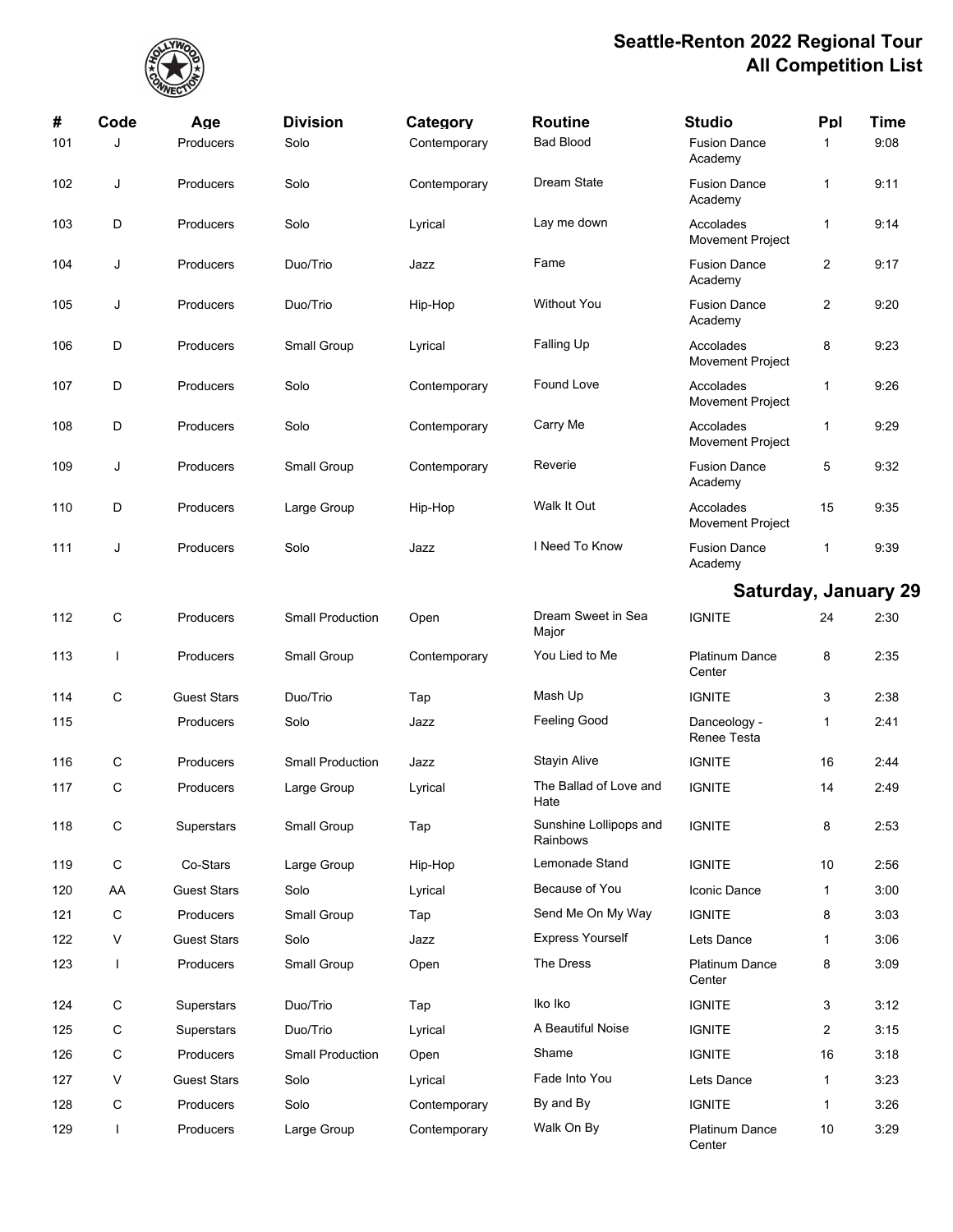

| #   | Code      | Age                | <b>Division</b>         | Category     | <b>Routine</b>                     | <b>Studio</b>                   | Ppl            | <b>Time</b> |
|-----|-----------|--------------------|-------------------------|--------------|------------------------------------|---------------------------------|----------------|-------------|
| 130 | С         | Co-Stars           | Duo/Trio                | Contemporary | Firewood                           | <b>IGNITE</b>                   | 2              | 3:33        |
| 131 | С         | Producers          | Solo                    | Contemporary | Strange                            | <b>IGNITE</b>                   | $\mathbf{1}$   | 3:36        |
| 132 | С         | Producers          | Small Group             | Contemporary | Hey You                            | <b>IGNITE</b>                   | 9              | 3:39        |
| 133 | С         | Superstars         | Small Group             | Lyrical      | Over The Rainbow                   | <b>IGNITE</b>                   | $\overline{7}$ | 3:42        |
| 134 | I         | Producers          | Small Group             | Lyrical      | What I need                        | <b>Platinum Dance</b><br>Center | 8              | 3:45        |
| 135 | С         | Co-Stars           | Duo/Trio                | Jazz         | <b>Cruel Summer</b>                | <b>IGNITE</b>                   | 3              | 3:48        |
| 136 | С         | Producers          | Solo                    | Contemporary | Godspeed                           | <b>IGNITE</b>                   | $\mathbf{1}$   | 3:51        |
| 137 | С         | Superstars         | Small Group             | Hip-Hop      | Two Step                           | <b>IGNITE</b>                   | 7              | 3:54        |
| 138 | С         | Co-Stars           | Small Group             | Lyrical      | My Girl                            | <b>IGNITE</b>                   | 5              | 3:57        |
| 139 | С         | Producers          | Solo                    | Contemporary | The End of Love                    | <b>IGNITE</b>                   | $\mathbf{1}$   | 4:00        |
| 140 | С         | Producers          | Duo/Trio                | Contemporary | Worry                              | <b>IGNITE</b>                   | 2              | 4:03        |
| 141 | С         | Producers          | Solo                    | Contemporary | Anticipate                         | <b>IGNITE</b>                   | $\mathbf{1}$   | 4:06        |
| 142 | С         | Co-Stars           | Duo/Trio                | Contemporary | Stand By Me                        | <b>IGNITE</b>                   | $\overline{c}$ | 4:09        |
| 143 | С         | Co-Stars           | Small Group             | Contemporary | <b>Bad Guy</b>                     | <b>IGNITE</b>                   | 6              | 4:12        |
| 144 | С         | Producers          | Solo                    | Lyrical      | <b>Wild Horses</b>                 | <b>IGNITE</b>                   | $\mathbf{1}$   | 4:15        |
| 145 | С         | Producers          | <b>Small Production</b> | Hip-Hop      | Drop                               | <b>IGNITE</b>                   | 17             | 4:18        |
| 146 | С         | Producers          | Solo                    | Open         | Vienna                             | <b>IGNITE</b>                   | $\mathbf{1}$   | 4:23        |
| 147 | С         | Producers          | Solo                    | Tap          | New York New York                  | <b>IGNITE</b>                   | $\mathbf{1}$   | 4:26        |
| 148 | С         | Producers          | Duo/Trio                | Contemporary | Seller of Flowers                  | <b>IGNITE</b>                   | 3              | 4:29        |
| 149 | С         | Superstars         | Duo/Trio                | Open         | Fly Me to the Moon                 | <b>IGNITE</b>                   | 2              | 4:32        |
| 150 | С         | <b>Guest Stars</b> | Duo/Trio                | Tap          | Golden                             | <b>IGNITE</b>                   | 3              | 4:35        |
| 151 | С         | <b>Guest Stars</b> | Duo/Trio                | Lyrical      | Amar Pelos Dois (Love<br>for Both) | <b>IGNITE</b>                   | 2              | 4:38        |
| 152 | С         | Producers          | Solo                    | Tap          | It Don't Matter                    | <b>IGNITE</b>                   | $\mathbf{1}$   | 4.41        |
| 153 | С         | Producers          | Small Group             | Tap          | <b>Under Pressure</b>              | <b>IGNITE</b>                   | 8              | 4:44        |
| 154 | С         | Producers          | Solo                    | Contemporary | Always on My Mind                  | <b>IGNITE</b>                   | $\mathbf{1}$   | 4:47        |
| 155 | С         | Co-Stars           | Large Group             | Tap          | In The Mood                        | <b>IGNITE</b>                   | 10             | 4:50        |
| 156 | С         | Producers          | Solo                    | Lyrical      | Whatever You Do                    | <b>IGNITE</b>                   | $\mathbf{1}$   | 4:54        |
| 157 | С         | Producers          | Small Group             | Contemporary | Heavy                              | <b>IGNITE</b>                   | 9              | 4:57        |
| 158 | С         | Producers          | Solo                    | Contemporary | Bring It On Home to Me             | <b>IGNITE</b>                   | 1              | 5:00        |
| 159 | ${\bf C}$ | <b>Guest Stars</b> | Large Group             | Open         | I'm Lost                           | <b>IGNITE</b>                   | 13             | 5:03        |
| 160 | С         | Producers          | Duo/Trio                | Open         | Never Walk Alone                   | <b>IGNITE</b>                   | $\overline{c}$ | 5:07        |
| 161 | С         | Co-Stars           | Duo/Trio                | Tap          | Life Is a Highway                  | <b>IGNITE</b>                   | 3              | 5:10        |
| 162 | ${\bf C}$ | <b>Superstars</b>  | Small Group             | Lyrical      | Songbird                           | <b>IGNITE</b>                   | 5              | 5:13        |
| 163 | С         | Producers          | Solo                    | Contemporary | Feelin' Good                       | <b>IGNITE</b>                   | 1              | 5:16        |
| 164 | С         | Producers          | Large Group             | Tap          | Us Again                           | <b>IGNITE</b>                   | 11             | 5:19        |
| 165 | ${\bf C}$ | Producers          | Solo                    | Jazz         | Into The Groove                    | <b>IGNITE</b>                   | $\mathbf{1}$   | 5:23        |
| 166 | С         | Superstars         | Small Group             | Jazz         | Aces Shuffle                       | <b>IGNITE</b>                   | 5              | 5:26        |
| 167 | С         | Co-Stars           | Small Group             | Lyrical      | Turn To Stone                      | <b>IGNITE</b>                   | 7              | 5:29        |
| 168 | ${\bf C}$ | Producers          | Solo                    | Open         | People Are Strange                 | <b>IGNITE</b>                   | $\mathbf{1}$   | 5:32        |
| 169 | С         | Producers          | Solo                    | Tap          | Goodbye Yellow Brick<br>Road       | <b>IGNITE</b>                   | 1              | 5:35        |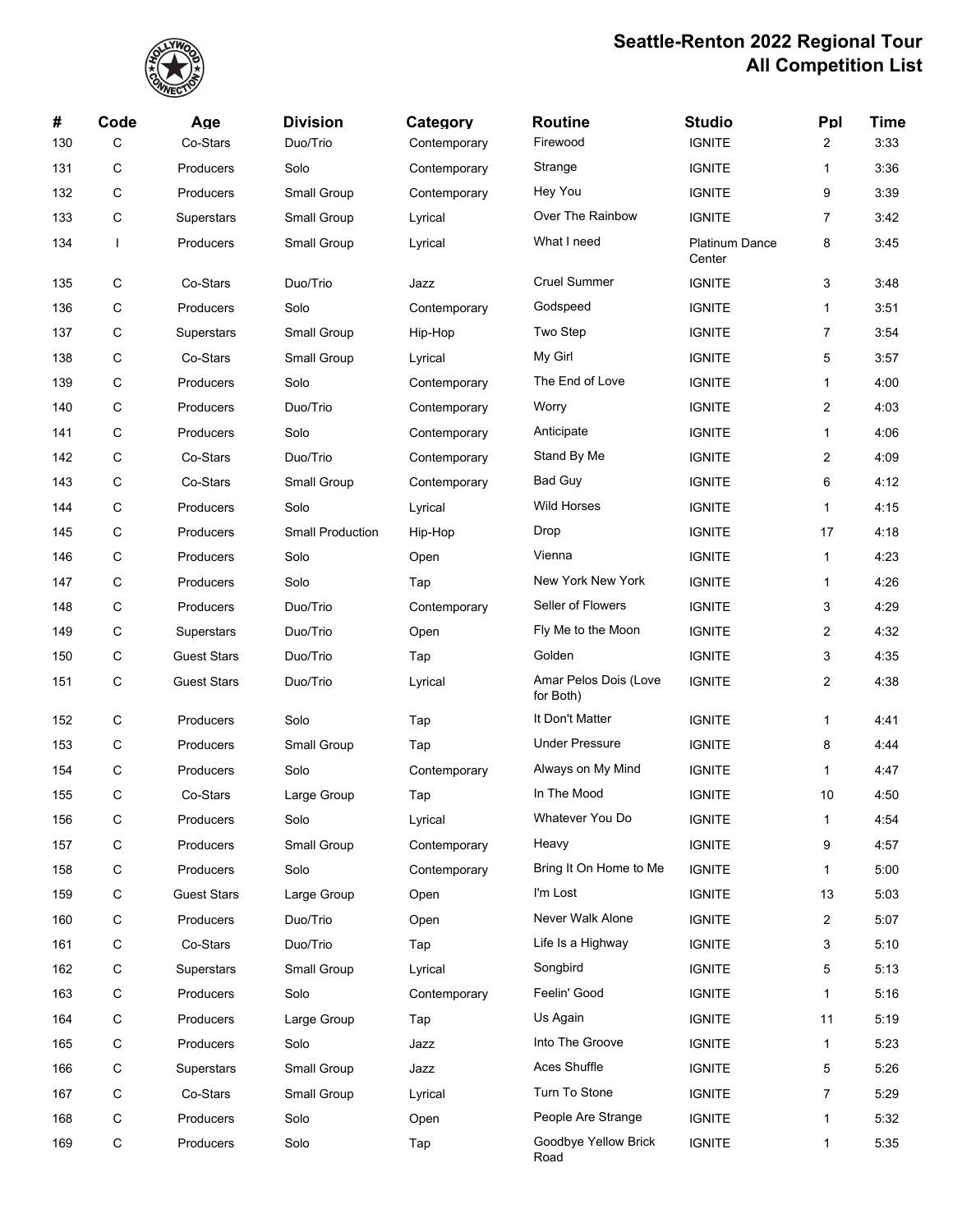

| #   | Code         | Age                | <b>Division</b>    | Category               | <b>Routine</b>                           | <b>Studio</b>                               | Ppl            | <b>Time</b> |
|-----|--------------|--------------------|--------------------|------------------------|------------------------------------------|---------------------------------------------|----------------|-------------|
| 170 | C            | Producers          | Solo               | Lyrical                | Mr Bojangles                             | <b>IGNITE</b>                               | 1              | 5:38        |
| 171 | C            | Producers          | Solo               | Contemporary           | <b>Blue Lights</b>                       | <b>IGNITE</b>                               | 1              | 5:41        |
| 172 | С            | <b>Guest Stars</b> | Duo/Trio           | Lyrical                | Slow Dancing in a<br><b>Burning Room</b> | <b>IGNITE</b>                               | 2              | 5:44        |
| 173 | C            | Producers          | Small Group        | Jazz                   | <b>Black Magic Woman</b>                 | <b>IGNITE</b>                               | 9              | 5:47        |
| 174 | C            | Producers          | Duo/Trio           | Contemporary           | I've Got to See You<br>Again             | <b>IGNITE</b>                               | 2              | 5:50        |
| 175 | С            | Producers          | Small Group        | Hip-Hop                | Dior                                     | <b>IGNITE</b>                               | 6              | 5:53        |
| 176 | С            | Producers          | Duo/Trio           | Open                   | <b>Final Bow</b>                         | <b>IGNITE</b>                               | 3              | 5:56        |
| 177 | C            | <b>Guest Stars</b> | Large Group        | Jazz                   | The Beat Goes On                         | <b>IGNITE</b>                               | 13             | 5:59        |
| 178 | С            | Producers          | Duo/Trio           | Contemporary           | What You Do                              | <b>IGNITE</b>                               | 3              | 6:03        |
| 179 | С            | <b>Guest Stars</b> | Small Group        | Tap                    | It Don't Mean a Thing                    | <b>IGNITE</b>                               | 9              | 6:06        |
| 180 | C            | Producers          | Small Group        | Open                   | Getting Older                            | <b>IGNITE</b>                               | 4              | 6:09        |
| 181 | С            | Producers          | Duo/Trio           | Contemporary           | <b>Without Fear</b>                      | <b>IGNITE</b>                               | 3              | 6:12        |
| 182 | С            | Producers          | Duo/Trio           | Lyrical                | Trust In Me                              | <b>IGNITE</b>                               | 2              | 6:15        |
| 183 | C            | Producers          | Small Group        | Lyrical                | It Doesn't Hurt                          | <b>IGNITE</b>                               | $\overline{7}$ | 6:18        |
| 184 | C            | <b>Guest Stars</b> | Small Group        | Tap                    | Hands On Strings                         | <b>IGNITE</b>                               | 9              | 6:21        |
| 185 | $\mathbf{I}$ | Producers          | Large Group        | Jazz                   | Talk The Talk                            | <b>Platinum Dance</b><br>Center             | 10             | 6:24        |
| 186 | С            | Producers          | Large Group        | Contemporary           | The Edge of San<br>Francisco             | <b>IGNITE</b>                               | 14             | 6:28        |
| 187 | C            | Producers          | Duo/Trio           | Tap                    | Puttin On The Ritz                       | <b>IGNITE</b>                               | 2              | 6:32        |
| 188 | C            | <b>Guest Stars</b> | Small Group        | Hip-Hop                | Sicko Mode                               | <b>IGNITE</b>                               | 9              | 6:35        |
|     |              |                    |                    |                        |                                          | <b>Saturday, January 29</b>                 |                |             |
| 189 | G            | Superstars         | Small Group        | Lyrical                | Girls Just Wanna Have<br>Fun             | Just for Kicks                              | 5              | 6:45        |
| 190 | В            | Superstars         | Duo/Trio           | Hip-Hop                | You've got a Friend in<br>Me             | The Collective<br>Performing Arts<br>Center | 2              | 6:48        |
| 191 | G            | Co-Stars           | <b>Small Group</b> | <b>Musical Theater</b> | Can you Imagine That                     | <b>Just for Kicks</b>                       | 6              | 6:51        |
| 192 | В            | Co-Stars           | Solo               | Lyrical                | Many Rivers                              | The Collective<br>Performing Arts<br>Center | 1              | 6:54        |
| 193 | G            | Superstars         | Small Group        | Jazz                   | Sing                                     | Just for Kicks                              | 7              | 6:57        |
| 194 | М            | Superstars         | Solo               | Jazz                   | Drop Dead Beautiful                      | <b>Backstage Dance</b><br>Studio            | 1              | 7:00        |
| 195 | В            | Superstars         | Solo               | Jazz                   | Watch Me Move                            | The Collective<br>Performing Arts<br>Center | 1              | 7:03        |
| 196 | G            | Co-Stars           | Solo               | <b>Musical Theater</b> | Fabulous                                 | Just for Kicks                              | 1              | 7:06        |
| 197 | G            | Co-Stars           | Solo               | Open                   | Cooties                                  | Just for Kicks                              | 1              | 7:09        |
| 198 | G            | Co-Stars           | Solo               | <b>Musical Theater</b> | Unmeltable Me                            | Just for Kicks                              | 1              | 7:12        |
| 199 | G            | Co-Stars           | Solo               | Lyrical                | Rainbow                                  | Just for Kicks                              | 1              | 7:15        |
| 200 | G            | Co-Stars           | Solo               | Lyrical                | Dream                                    | Just for Kicks                              | 1              | 7:18        |
| 201 | G            | Co-Stars           | Duo/Trio           | <b>Musical Theater</b> | Anything You Can Do I<br>Can Do Better   | Just for Kicks                              | 2              | 7:21        |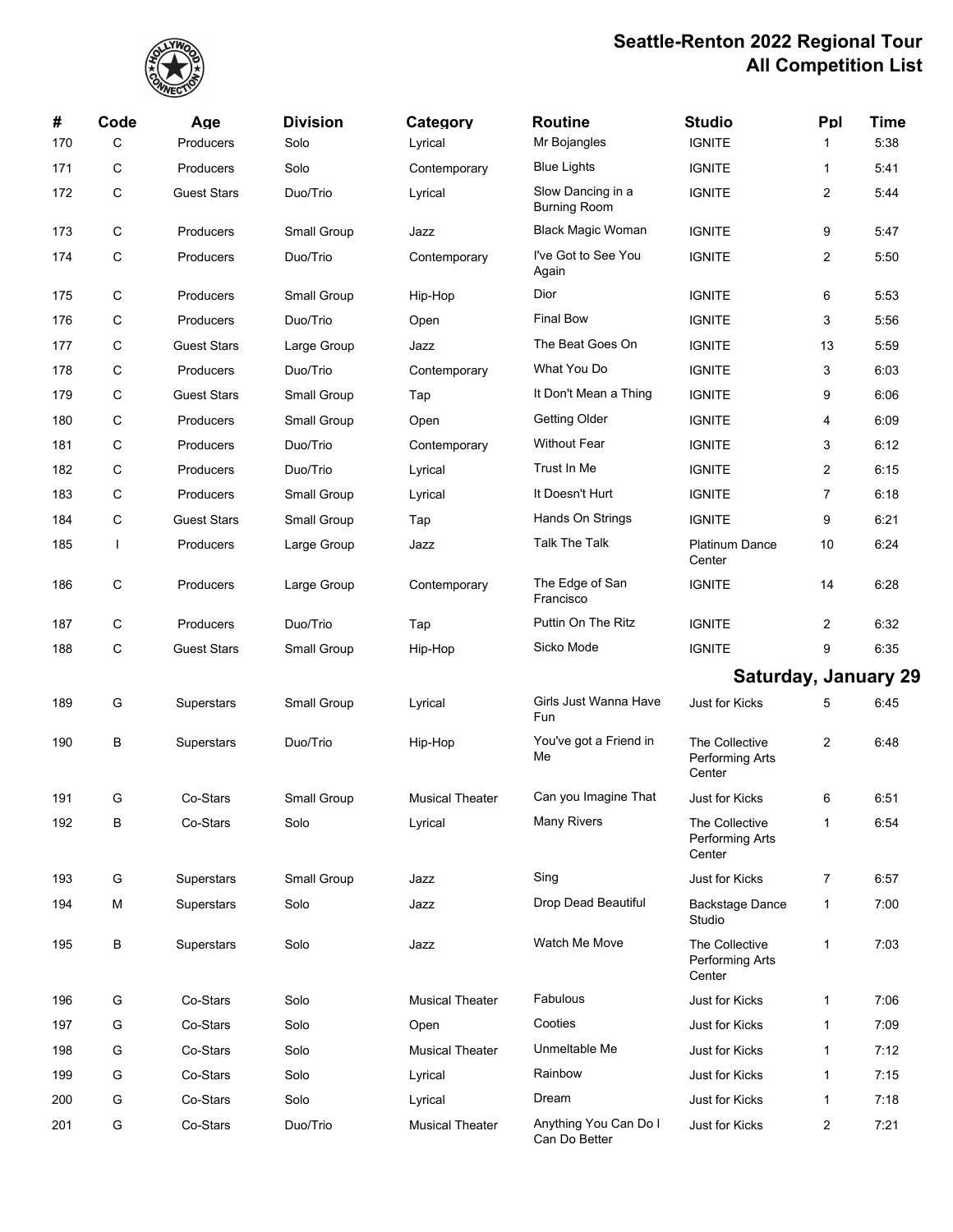

| #   | Code | Age                | <b>Division</b> | Category               | <b>Routine</b>                        | <b>Studio</b>                               | Ppl          | <b>Time</b> |
|-----|------|--------------------|-----------------|------------------------|---------------------------------------|---------------------------------------------|--------------|-------------|
| 202 | G    | Superstars         | Solo            | <b>Musical Theater</b> | <b>Top Secret Personal</b><br>Beeswax | Just for Kicks                              | $\mathbf{1}$ | 7:24        |
| 203 | M    | Co-Stars           | Solo            | Lyrical                | Strong                                | <b>Backstage Dance</b><br>Studio            | 1            | 7:27        |
| 204 | G    | Co-Stars           | Solo            | <b>Musical Theater</b> | Naughty                               | Just for Kicks                              | 1            | 7:30        |
| 205 | G    | Co-Stars           | Small Group     | Open                   | Get you outta my head                 | Just for Kicks                              | 5            | 7:33        |
| 206 | M    | Co-Stars           | Solo            | Hip-Hop                | I Can Transform You                   | <b>Backstage Dance</b><br>Studio            | 1            | 7:36        |
| 207 | M    | Co-Stars           | Solo            | Jazz                   | Do My Thing                           | <b>Backstage Dance</b><br>Studio            | 1            | 7:39        |
| 208 | G    | Co-Stars           | Solo            | Jazz                   | Double Bubble Dutchess                | Just for Kicks                              | 1            | 7:42        |
| 209 | G    | Co-Stars           | Small Group     | Lyrical                | Dancing to the Waves                  | Just for Kicks                              | 5            | 7:45        |
| 210 | G    | Co-Stars           | Small Group     | Jazz                   | Wonderful Life                        | <b>Just for Kicks</b>                       | 4            | 7:48        |
| 211 | M    | Co-Stars           | Duo/Trio        | Hip-Hop                | Cartoon Combat                        | <b>Backstage Dance</b><br>Studio            | 2            | 7:51        |
| 212 | M    | Co-Stars           | Solo            | Jazz                   | Fabulous                              | <b>Backstage Dance</b><br>Studio            | 1            | 7:54        |
| 213 | G    | Co-Stars           | Small Group     | Open                   | Rich Man's Frug                       | Just for Kicks                              | 4            | 7:57        |
| 214 | M    | <b>Guest Stars</b> | Solo            | Jazz                   | More Than a Mystery                   | <b>Backstage Dance</b><br>Studio            | 1            | 8:00        |
| 215 | G    | <b>Guest Stars</b> | Small Group     | <b>Musical Theater</b> | Le Jazz Hot                           | <b>Just for Kicks</b>                       | 4            | 8:03        |
| 216 | G    | <b>Guest Stars</b> | Solo            | Jazz                   | Take 5                                | Just for Kicks                              | 1            | 8:06        |
| 217 | M    | <b>Guest Stars</b> | Solo            | Contemporary           | This Love                             | Backstage Dance<br>Studio                   | 1            | 8:09        |
| 218 | M    | <b>Guest Stars</b> | Solo            | Contemporary           | Rescue                                | <b>Backstage Dance</b><br>Studio            | 1            | 8:12        |
| 219 | G    | <b>Guest Stars</b> | Duo/Trio        | <b>Musical Theater</b> | <b>Mean Girls</b>                     | Just for Kicks                              | 3            | 8:15        |
| 220 | M    | <b>Guest Stars</b> | Solo            | <b>Musical Theater</b> | All Eyes on Me                        | <b>Backstage Dance</b><br>Studio            | 1            | 8:18        |
| 221 | B    | <b>Guest Stars</b> | Solo            | Contemporary           | Surprise Yourself                     | The Collective<br>Performing Arts<br>Center | 1            | 8:21        |
| 222 | М    | <b>Guest Stars</b> | Solo            | Contemporary           | Blinding                              | <b>Backstage Dance</b><br>Studio            | 1            | 8:24        |
| 223 | G    | <b>Guest Stars</b> | Small Group     | Contemporary           | So will I                             | Just for Kicks                              | 6            | 8:27        |
| 224 | M    | <b>Guest Stars</b> | Solo            | Lyrical                | Beneath Your Beautiful                | Backstage Dance<br>Studio                   | 1            | 8:30        |
| 225 | G    | <b>Guest Stars</b> | Small Group     | Contemporary           | Seven Rings                           | Just for Kicks                              | 6            | 8:33        |
| 226 | В    | <b>Guest Stars</b> | Solo            | Contemporary           | Everything I did to get to<br>You     | The Collective<br>Performing Arts<br>Center | 1            | 8:36        |
| 227 | G    | <b>Guest Stars</b> | Small Group     | Lyrical                | The Blitz                             | Just for Kicks                              | 5            | 8:39        |
| 228 | В    | <b>Guest Stars</b> | Solo            | Lyrical                | Lay Me Down                           | The Collective<br>Performing Arts<br>Center | 1            | 8:42        |
| 229 | M    | <b>Guest Stars</b> | Solo            | Open                   | <b>Gum Shoe</b>                       | <b>Backstage Dance</b><br>Studio            | 1            | 8:45        |
| 230 | M    | <b>Guest Stars</b> | Solo            | Contemporary           | All I Know So Far                     | <b>Backstage Dance</b><br>Studio            | 1            | 8:48        |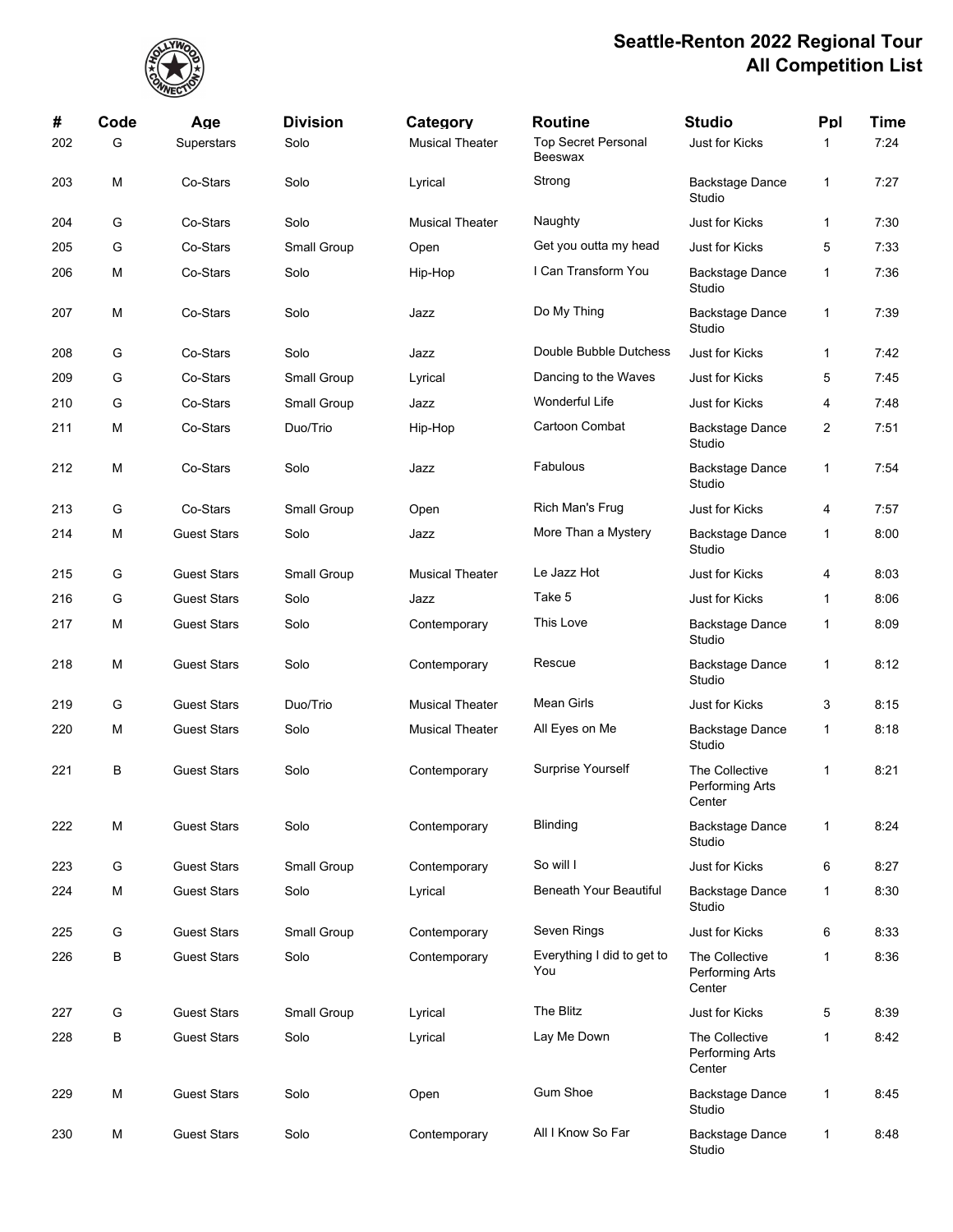

| #   | Code<br>G | Age<br><b>Guest Stars</b> | <b>Division</b>  | Category               | <b>Routine</b><br>What a Feeling | <b>Studio</b>                                      | Ppl            | <b>Time</b><br>8:51 |
|-----|-----------|---------------------------|------------------|------------------------|----------------------------------|----------------------------------------------------|----------------|---------------------|
| 231 |           |                           | Small Group      | Jazz                   |                                  | Just for Kicks                                     | 6              |                     |
| 232 | M         | <b>Guest Stars</b>        | Solo             | Open                   | This Place Was A<br>Shelter      | <b>Backstage Dance</b><br>Studio                   | 1              | 8:54                |
| 233 | В         | <b>Guest Stars</b>        | Solo             | Open                   | What was That                    | The Collective<br><b>Performing Arts</b><br>Center | $\mathbf{1}$   | 8:57                |
| 234 | M         | <b>Guest Stars</b>        | Duo/Trio         | Lyrical                | I'll Never Go Away               | <b>Backstage Dance</b><br>Studio                   | $\overline{c}$ | 9:00                |
| 235 | В         | <b>Guest Stars</b>        | Duo/Trio         | Hip-Hop                | Wayne's World                    | The Collective<br><b>Performing Arts</b><br>Center | $\overline{c}$ | 9:03                |
| 236 | M         | <b>Guest Stars</b>        | Solo             | Contemporary           | Un Grand Amour                   | <b>Backstage Dance</b><br>Studio                   | 1              | 9:06                |
| 237 | м         | <b>Guest Stars</b>        | Duo/Trio         | Open                   | <b>Erased Duet</b>               | <b>Backstage Dance</b><br>Studio                   | 2              | 9:09                |
| 238 | G         | <b>Guest Stars</b>        | Large Production | <b>Musical Theater</b> | Let's Go to the Movies           | <b>Just for Kicks</b>                              | 28             | 9:12                |
| 239 | М         | <b>Guest Stars</b>        | Small Group      | Tap                    | Long Legged Larry                | <b>Backstage Dance</b><br>Studio                   | 4              | 9:18                |
| 240 | М         | Producers                 | Solo             | Contemporary           | It's Getting Bad Again           | <b>Backstage Dance</b><br>Studio                   | 1              | 9:21                |
| 241 | В         | Producers                 | Solo             | Jazz                   | I've Been Loving You             | The Collective<br>Performing Arts<br>Center        | 1              | 9:24                |
| 242 | G         | Producers                 | Solo             | Jazz                   | I got You                        | Just for Kicks                                     | 1              | 9:27                |
| 243 | м         | Producers                 | Solo             | Tap                    | Somebody That I Used<br>To Know  | <b>Backstage Dance</b><br>Studio                   | 1              | 9:30                |
| 244 | В         | Producers                 | Solo             | Contemporary           | The Blower's Daughter            | The Collective<br>Performing Arts<br>Center        | 1              | 9:33                |
| 245 | M         | Producers                 | Solo             | Contemporary           | This Bitter Earth                | <b>Backstage Dance</b><br>Studio                   | 1              | 9:36                |
| 246 | M         | Producers                 | Solo             | Contemporary           | I Wish I Was You                 | <b>Backstage Dance</b><br>Studio                   | 1              | 9:39                |
| 247 | М         | Producers                 | Duo/Trio         | Open                   | Loud                             | Backstage Dance<br>Studio                          | 2              | 9:42                |
| 248 | G         | Producers                 | Solo             | Contemporary           | Slip                             | Just for Kicks                                     | 1              | 9:45                |
| 249 | G         | Producers                 | Solo             | Contemporary           | Tough                            | Just for Kicks                                     | 1              | 9:48                |
| 250 | М         | Producers                 | Solo             | Contemporary           | Citta Vuota                      | <b>Backstage Dance</b><br>Studio                   | 1              | 9:51                |
| 251 | S         | Producers                 | Solo             | Tap                    | <b>NASA</b>                      | The Company<br>Space                               | 1              | 9:54                |
| 252 | M         | Producers                 | Solo             | Contemporary           | No Way Out                       | <b>Backstage Dance</b><br>Studio                   | 1              | 9:57                |
| 253 | O         | Producers                 | Solo             | Lyrical                | Love me wrong                    | <b>Revolution Dance</b><br>Factory                 | $\mathbf{1}$   | 10:00               |
| 254 | G         | Producers                 | Small Group      | Lyrical                | In this Shirt                    | Just for Kicks                                     | 6              | 10:03               |
| 255 | М         | Producers                 | Solo             | Lyrical                | Faded                            | <b>Backstage Dance</b><br>Studio                   | 1              | 10:06               |
| 256 | М         | Producers                 | Solo             | Contemporary           | Make It Rain                     | Backstage Dance<br>Studio                          | 1              | 10:09               |